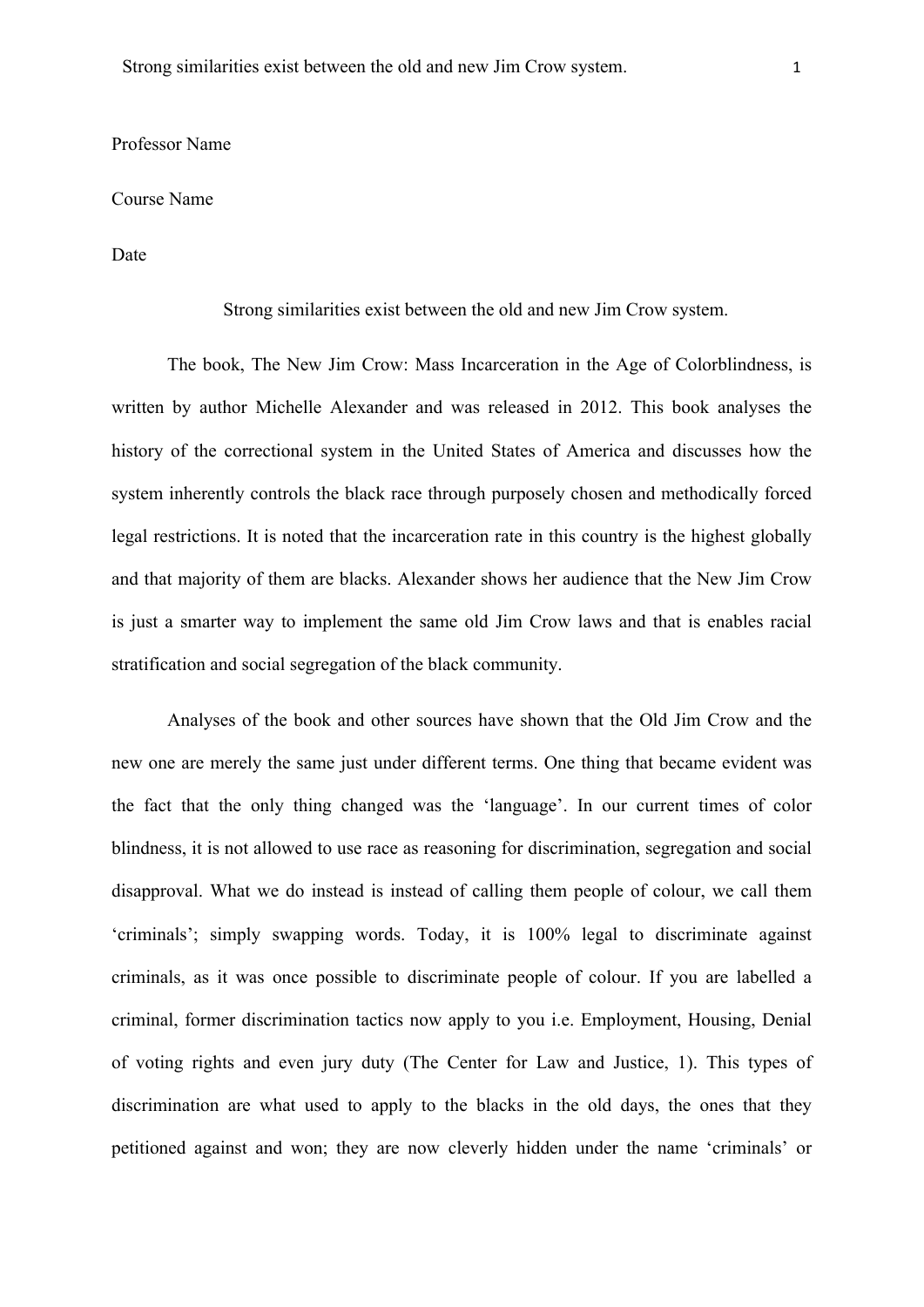'felon'. Presently, there are even more African Americans in the American correctional system (prison, probation or parole) as compared to 1850 (ACS blog, 1). In 2004, more blacks were excluded from voting because of their felon records and this number was higher than the number of black men excluded in 1870. For example in Chicago, over half the black men of working- age have a criminal record and thus are legally discriminated for the rest of their lives. It seems that we have not removed the Old Jim Crow System; we merely cleverly redesigned it.

The number of African American people in prison doubled between 1975 and 2005. Annual spending now exceeds \$64 billion dollars, yet the crime rate has also dropped across the country. Many people are very much in favor of mass incarceration of blacks. There are apparent and short-term reasons as to why mass incarcerations for blacks exist. The agenda of mass incarceration for blacks have three main points. These three points are economical, political, social as well as psychological. (ACS blog, 1).

In an economical sense, mass incarceration of blacks helps maintain the culture of economical dependency as well as reduces the competition for entry-level jobs. The prison industries bring in over \$1.31 billion a year. With over 2 million criminals imprisoned, tycoons can pay inmates -- mostly black and Hispanic, low wages. These companies also don't have to worry about strikes, unemployment insurance, vacations or comp time, putting even more money in their pockets. They essentially hit a pot of gold.

The political agenda with mass incarceration for blacks is it makes a good argument for a politician. Politicians often mention criminal justice reform in their campaign, even though no actions have been taken to reform the justice system. Another political reason the government side with mass incarceration is that it prevents people from making social and political movements.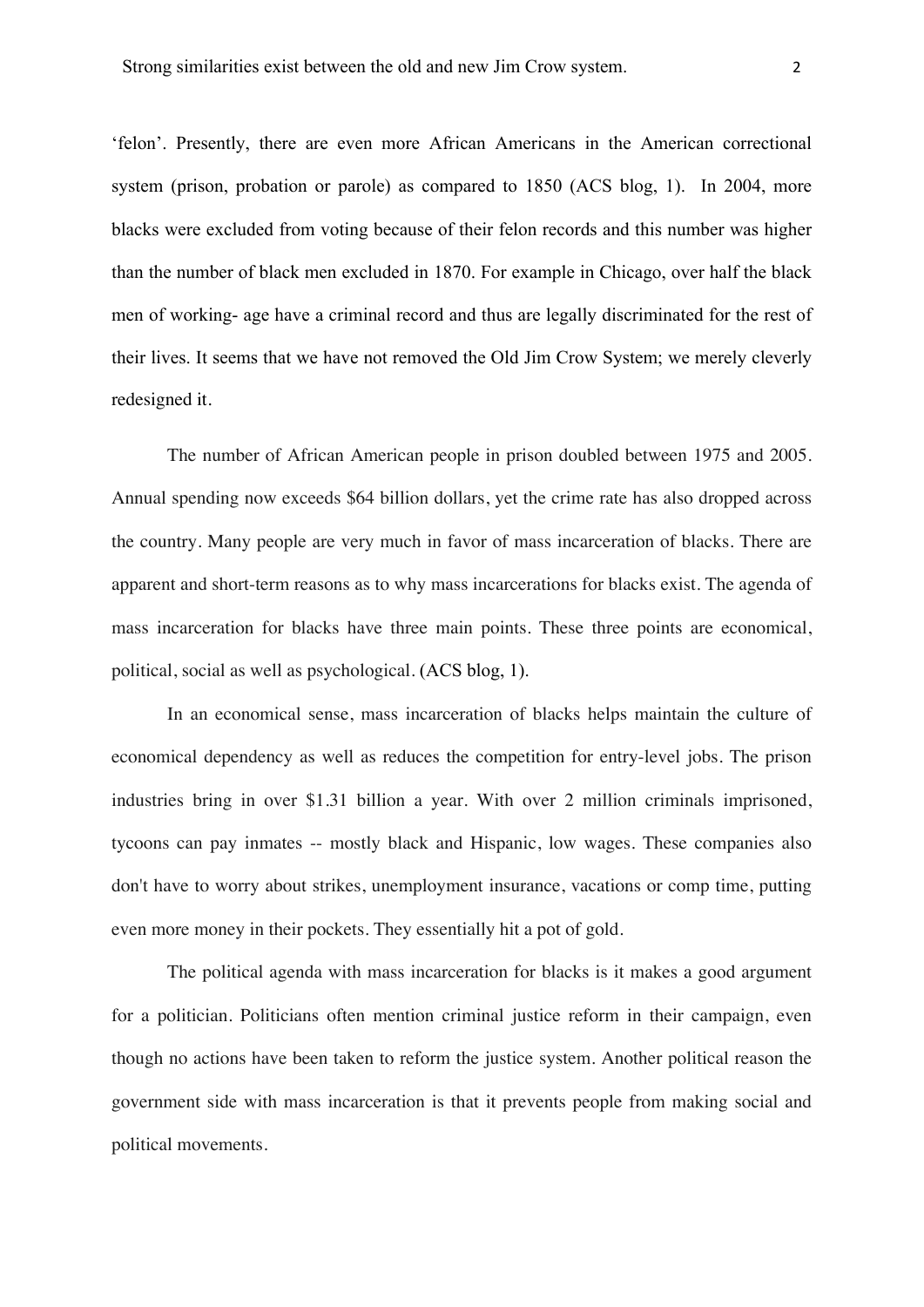The social agenda in which mass incarceration of blacks is promoted is it keeps the poor on good behavior, makes them appear to be non-threatening. The mass incarceration of blacks also reinforces class and race division and den forces liberal ideology of individualism.

The opposing side defends mass incarceration by debating that this form of detention keeps our nation safe. The legal system should be strict and fair because we are dealing with the lives of human beings. Unfortunately, that does not mean that our legal system is by no means fail-safe. Often, black people are charged with crimes out of police intimidation or fear. Mass incarceration however causes more harm than good.

Others argue that Alexander's claim is valid and that mass incarceration is drastically affecting the African American community by enabling racial stratification and social segregation of the black community. The main reasoning behind this, as depicted by the book, has been the War on Drugs. The prison systems have basically exploded after the focus was shifting to war on drugs and inherently more black people are incarcerated, put in the system and in the end unable to access rights that everyone should have. Sadly, politics played a huge part into this whereby focus was mainly on this 'war', definition of the enemy and segregation of several people due to a new caste. The Supreme Court of the country has denied claims of racial biasness thus not curbing the new caste system from the aspect of legal challenge, just as slavery and Jim Crow played into the judicial authorisation back in the day (Alexander, 190).

In conclusion, the Old and New Jim Crow System seem to be one and the same. Discrimination of the black community continues to be apparent. Alexander's book illustrates that stereotypes and discrimination is fuelled by popular culture and thus have led to the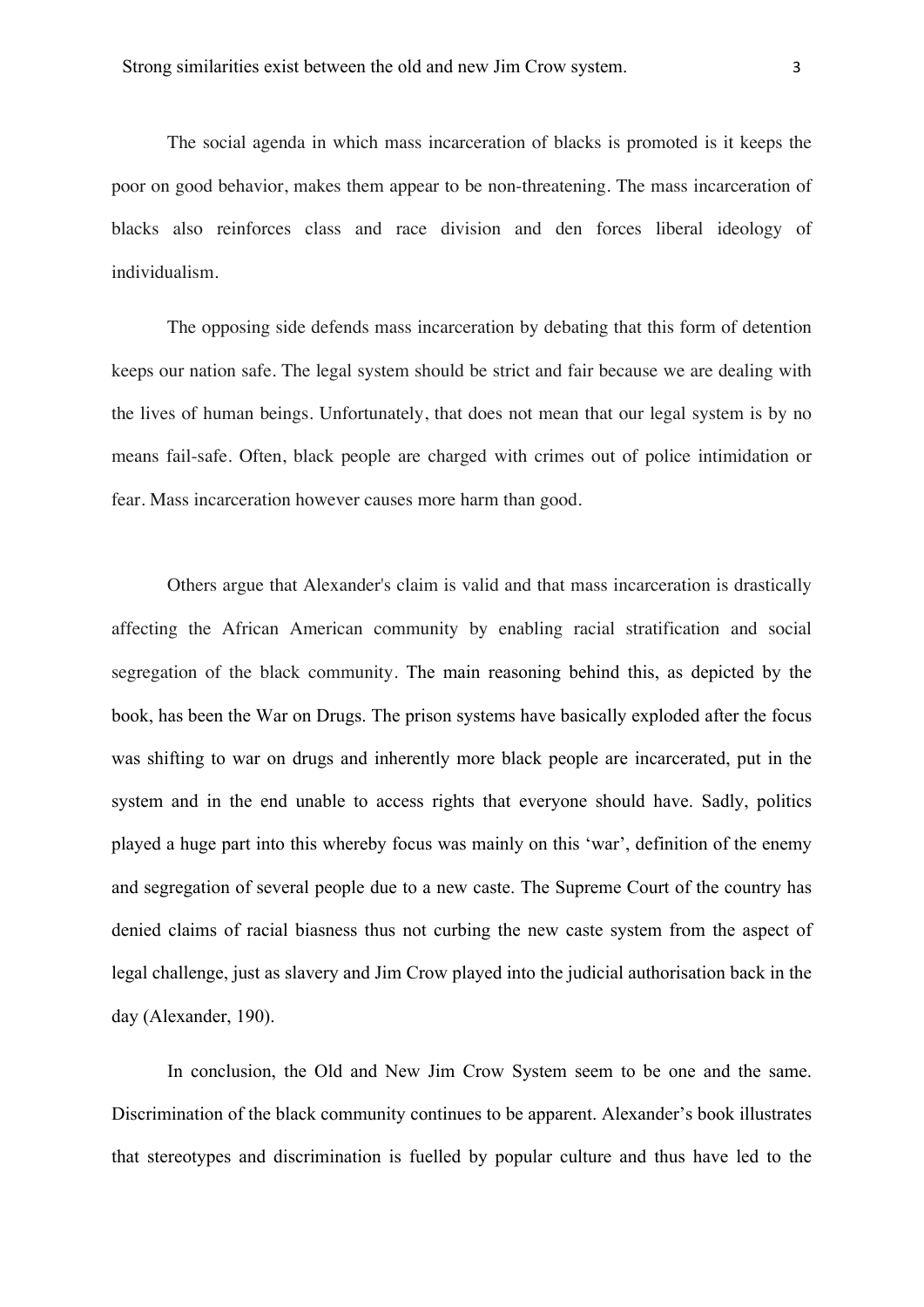black finding themselves once again being called inferior and criminal. It is quite unfortunate that after years of fighting against oppression, the black community finds itself right back where they started; discriminated.